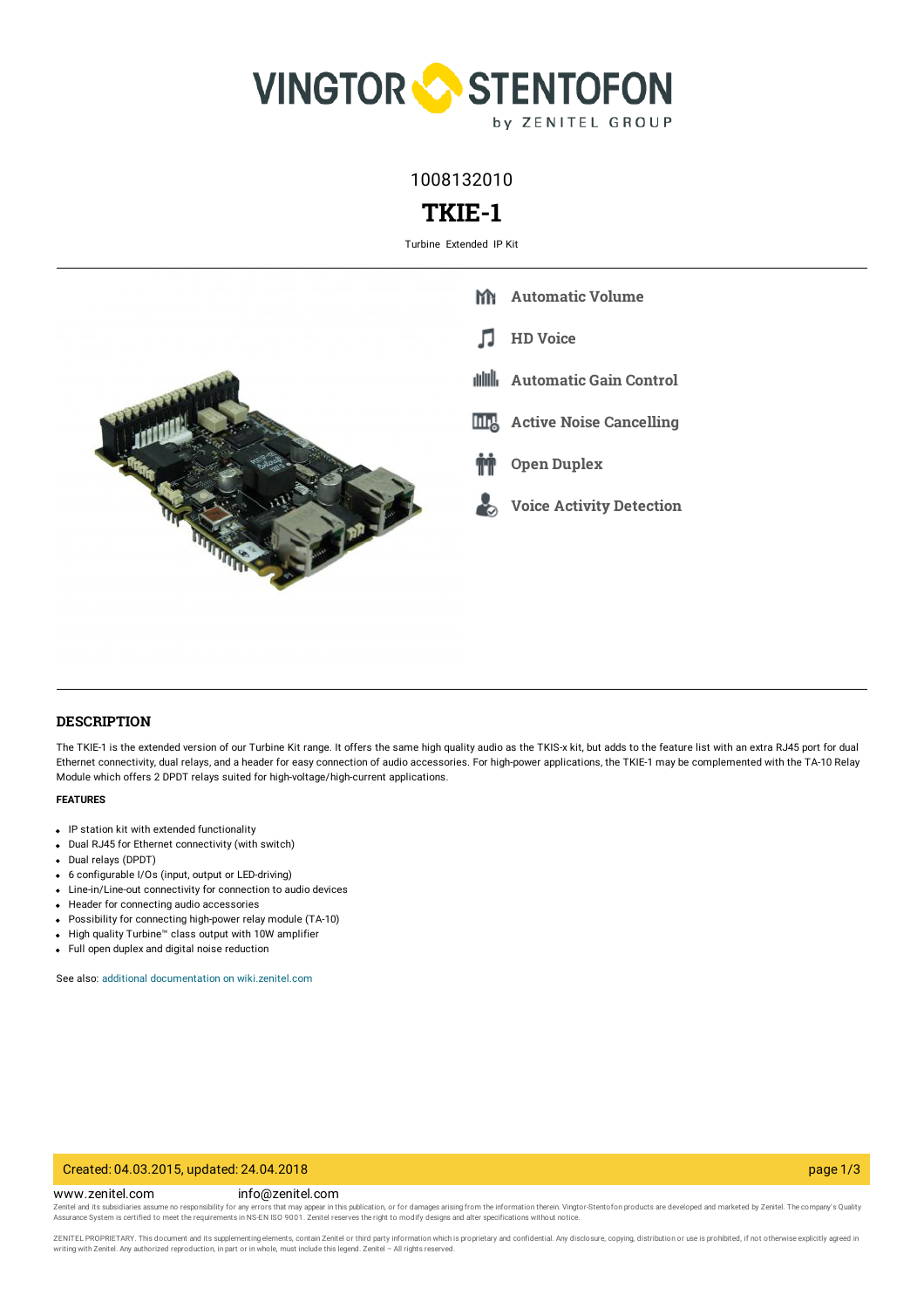#### **SPECIFICATIONS**

| <b>AUDIO</b>                                             |                                                                                                        |
|----------------------------------------------------------|--------------------------------------------------------------------------------------------------------|
| Noise cancelling - suppression of musical noise          | <b>YES</b>                                                                                             |
| Noise cancelling - suppression of static noise           | <b>YES</b>                                                                                             |
| Noise cancelling - suppression of rapidly changing noise | <b>YES</b>                                                                                             |
| Codecs                                                   | G.711, G.722, G.729                                                                                    |
| Frequency range, G.722 Codec                             | $200$ Hz $- 7000$ Hz                                                                                   |
| Audio technology                                         | Modes: Full open duplex, switched open duplex                                                          |
|                                                          | Adaptive jitter filter                                                                                 |
|                                                          | Local tone generator                                                                                   |
|                                                          | Audio mixing - 3 channels                                                                              |
|                                                          | Sound level detection (scream alarm)                                                                   |
|                                                          | Automatic gain control (microphone)                                                                    |
|                                                          | Automatic volume adjustment                                                                            |
| Internal speaker amplifier                               | 10 W class D                                                                                           |
| Supported microphone technologies                        | Digital MEMS microphone                                                                                |
|                                                          | Electret microphone                                                                                    |
| Recommended loudspeaker impedance                        | 8 ohm                                                                                                  |
|                                                          |                                                                                                        |
| <b>HARDWARE</b>                                          |                                                                                                        |
| Ethernet connector                                       | 2 x RJ45                                                                                               |
| All other connectors                                     | Tool less, spring loaded, vibration proof terminals                                                    |
| General inputs and outputs                               | 6 (configurable)                                                                                       |
| Outputs                                                  | 12mA as LED drivers                                                                                    |
| Change-over relays (NO+NC+COM)                           | Max: 250VAC/220VDC, 2A, 60W                                                                            |
| Power options                                            | PoE and or external power supply                                                                       |
| PoE (power over Ethernet)                                | IEEE 802.3af standard, Class 0 (0.44W to 12.95 W)                                                      |
| External power supply                                    | 24 VDC $(16 - 48 V)$                                                                                   |
| Power consumption                                        | Idle 1.8W, max 12W (depending on volume)                                                               |
| Audio line out / induction loop signal                   | 600 ohm                                                                                                |
| NETWORKING AND PROTOCOLS                                 |                                                                                                        |
| Protocols                                                | IPv4 (with DiffServ), SIP, TCP, UDP, HTTPS, TFTP, RTP, DHCP, SNMP, Vingtor-Stentofon CCoIP®, NTP       |
| LAN protocols                                            | Power over Ethernet (IEEE 802.3 a-f) Network Access Control (IEEE 802.1x)                              |
| Management and operation                                 | HTTP/HTTPS (Web configuration) DHCP and static IP + Vingtor-Stentofon Pulse™ Remote automatic software |
|                                                          | upgrade Centralized monitoring                                                                         |
| Advanced supervision functions                           | E.g. network test, tone test, status reports                                                           |
| SIP support                                              | RFC 3261 (SIP base standard)                                                                           |
|                                                          | RFC 3515 (SIP refer)                                                                                   |
|                                                          | RFC 2976 (SIP info)                                                                                    |
| DTMF support                                             | RFC 2833, 2976 (SIP info)                                                                              |
| <b>ENVIRONMENT AND COMPLIANCES</b>                       |                                                                                                        |
| Operating temperature range                              | -40° to 70° C / -40° to 158 ° F                                                                        |
| Storage temperature range                                | -40° to 70° C / -40° to 158 ° F                                                                        |
| Relative humidity                                        | < 95% not condensing                                                                                   |
| EMC                                                      | CE and FCC Part 15                                                                                     |
| <b>OTHER SPECIFICATIONS</b>                              |                                                                                                        |
| IP address information                                   | Speaks IP address after system boot (requires connected loudspeaker)                                   |
| Dimensions (HxWxD)                                       | 65 x 100 x 25 mm / 2.6" x 4.0" x 1.0"                                                                  |
| Weight                                                   | 0.1 kg / 0.2 lbs                                                                                       |
| Encapsulation material                                   | N/A                                                                                                    |

# Created: 04.03.2015, updated: 24.04.2018 page 2/3

## www.zenitel.com info@zenitel.com

Zenitel and its subsidiaries assume no responsibility for any errors that may appear in this publication, or for damages arising from the information therein. Vingtor-Stentofon products are developed and marketed by Zenite

ZENITEL PROPRIETARY. This document and its supplementing elements, contain Zenitel or third party information which is proprietary and confidential. Any disclosure, copying, distribution or use is prohibited, if not otherw